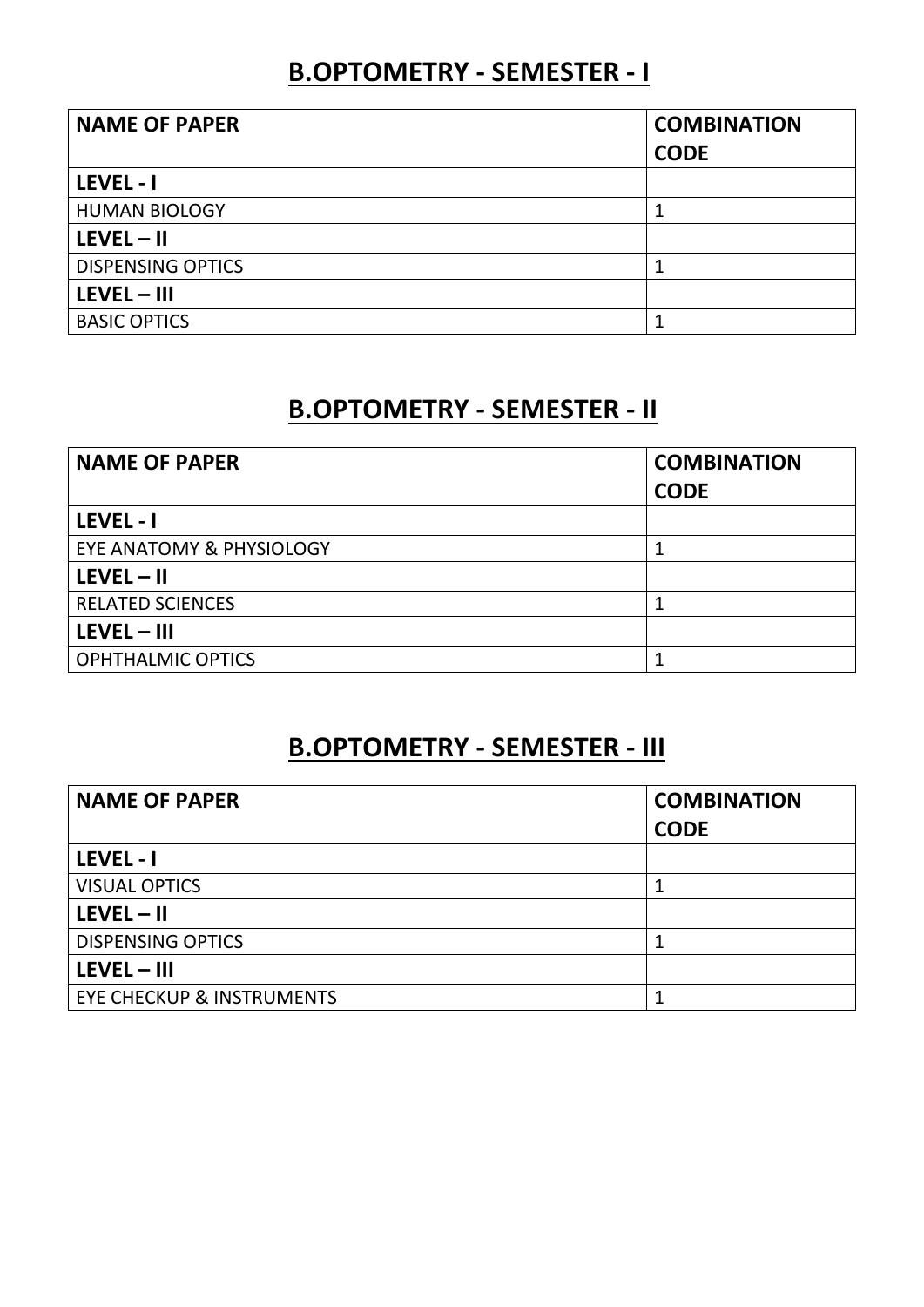### B.OPTOMETRY - SEMESTER - IV

| <b>NAME OF PAPER</b>                   | <b>COMBINATION</b> |
|----------------------------------------|--------------------|
|                                        | <b>CODE</b>        |
| LEVEL - I                              |                    |
| <b>OPTICS &amp; REFRACTION</b>         |                    |
| $LEVEL - II$                           |                    |
| <b>OPTOMETRIC OPTICS &amp; LVA</b>     |                    |
| $LEVEL - III$                          |                    |
| <b>EYE INVESTIGATION &amp; DISEASE</b> |                    |

#### B.OPTOMETRY - SEMESTER - V

| <b>NAME OF PAPER</b>            | <b>COMBINATION</b><br><b>CODE</b> |
|---------------------------------|-----------------------------------|
| LEVEL - I                       |                                   |
| <b>CONTACT LENSES</b>           |                                   |
| $LEVEL - II$                    |                                   |
| <b>BINOCULAR VISION</b>         |                                   |
| $LEVEL - III$                   |                                   |
| <b>DISEASES &amp; OPTOMETRY</b> |                                   |

## B.OPTOMETRY - SEMESTER - VI

| <b>NAME OF PAPER</b>                      | <b>COMBINATION</b> |
|-------------------------------------------|--------------------|
|                                           | <b>CODE</b>        |
| LEVEL-I                                   |                    |
| <b>CONTACT LENSES(II)</b>                 |                    |
| $LEVEL - II$                              |                    |
| <b>ADVANCED ORTHOPTICS</b>                |                    |
| $LEVEL - III$                             |                    |
| APPL. & CLINICAL OPT. & OPT. LAW IN INDIA |                    |